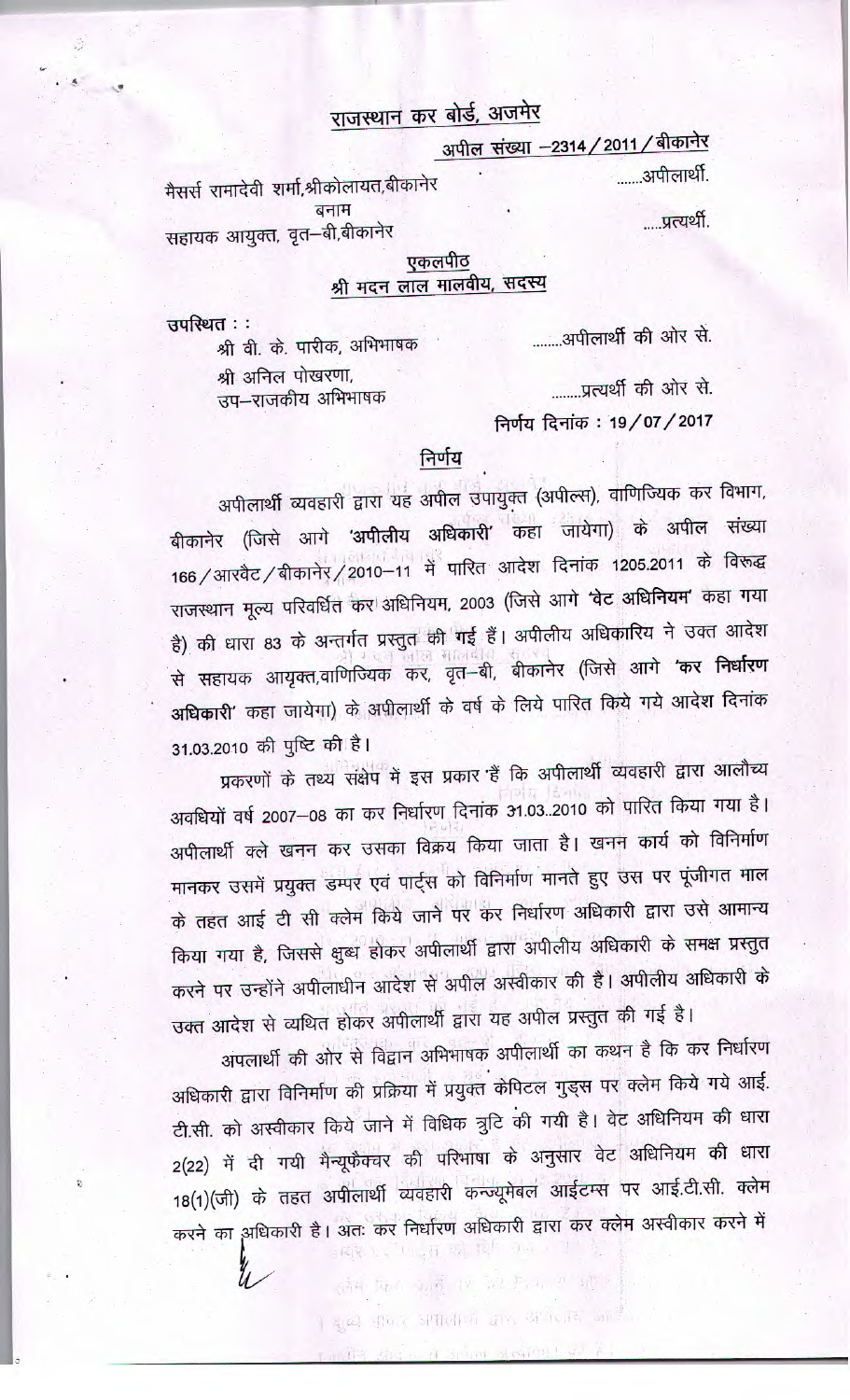# -2-अपील संख्या -2314 / 2011 / बीकानेर

भूल की गई है। अग्रिम कथन किया गया कि अपीलीय अधिकारी द्वारा भी प्रकरण के समस्त तथ्यों एवं विधिक प्रावधानों पर समुचित रूप से विचार किये बिना कर निर्धारण अधिकारी के आदेशों की पुष्टि करने में विधिक भूल की गई है। उक्त कथन के साथ विद्वान अभिभाषक ने अपीलार्थी की अपीलें स्वीकार किये जाने का अनुरोध किया गया। प्रत्यर्थी विभाग की ओर से विद्वान उप राजकीय अभिभाषक द्वारा कर निर्धारण अधिकारी एवं अपीलीय अधिकारी के आदेशों का समर्थन करते हुए कथन किया गया कि किसी व्यवहारी को अधिनियम की धारा 18 के प्रावधानों के तहत आगत कर क्लेम तभी देय है, जब राज्य के पंजीकृत व्यवहारी से करयोग्य माल खरीद कर उससे नवीन वस्तु का निर्माण कर पुनः कर योग्य माल के रूप में विक्रय करता है अथवा कोई वस्तु कच्चे माल के रूप में खरीद कर उससे निर्मित नयी वस्तु राज्य /अन्तर्राष्ट्रीय विक्रय/निर्यात करता है अथवा कर योग्य माल खरीद कर राज्य में केपीटल गुडस के रूप में उपयोग किया जाता है। अपीलार्थी व्यवहारी द्वारा क्रय किये गये कन्ज्यूमेबल आईटम्स का उपयोग उत्खनन में किया गया है, इस प्रकार इससे कोई पृथक व विशिष्ट वस्तु का निर्माण किया जाकर पुनर्विक्रय नहीं किया गया है। विवादित माल कन्ज्यूमेबल आईटम्स हैं, जो उत्खनन की प्रक्रिया के दौरान समाप्त हो जाते हैं। ऐसी स्थिति में इन्हें प्लांट एवं मशीनरी की श्रेणी में मानते हुए भी अधिनियम की धारा 18 के तहत इन पर चुकाये गये वेट का आई.टी.सी. अनुज्ञात नहीं किया जा सकता। इस प्रकार कर निर्धारण अधिकारी के आदेश पूर्णतः विधिसम्मत एवं न्यायोचित है तथा अपीलीय अधिकारी ने भी कर निर्धारण अधिकारी के आंदेशों की पुष्टि करते हुए अपीलार्थी की अपीलें अस्वीकार करने में कोई विधिक भूल नहीं की है। उक्त कथन के साथ विद्वान उप–राजकीय अभिभाषक ने अपीलार्थी की अपीलें अस्वीकार करने का अनुरोध किया।

 $\mathcal{A}_{\mathrm{eff}}$ 

Ġ

उभय पक्ष की बहस पर मनन किया गया एवं पत्रावलियों का अवलोकन किया गया।

अपीलार्थी द्वारा आलौच्य अवधि के दौरान खानों से क्ले निकालने हेतु प्रयुक्त डम्पर एवं पार्ट्स (कन्ज्यूमेबल आईटम्स) का वेट चुकाकर क्रय किया गया है एवं उक्त माल का खनन प्रक्रिया में उपयोग किया गया है। अपीलीय अधिकारी ने विवादित आईटम पर आई.टी.सी. की देयता नहीं मानते हुए पारित किये गये कर निर्धारण आदेश दिनांक 31.03.2010 द्वारा व्यवहारी द्वारा क्लेम किये गये आगत कर को अस्वीकार किया गया है। इस सम्बन्ध में वेट अधिनियम की धारा 18(1) का अवलोकन किया そ 身体 ( ) 112 जाना समीचीन होगा :--神仙 年出九 每 六 四、

(1) 10 平均(1) 11 元/ 2014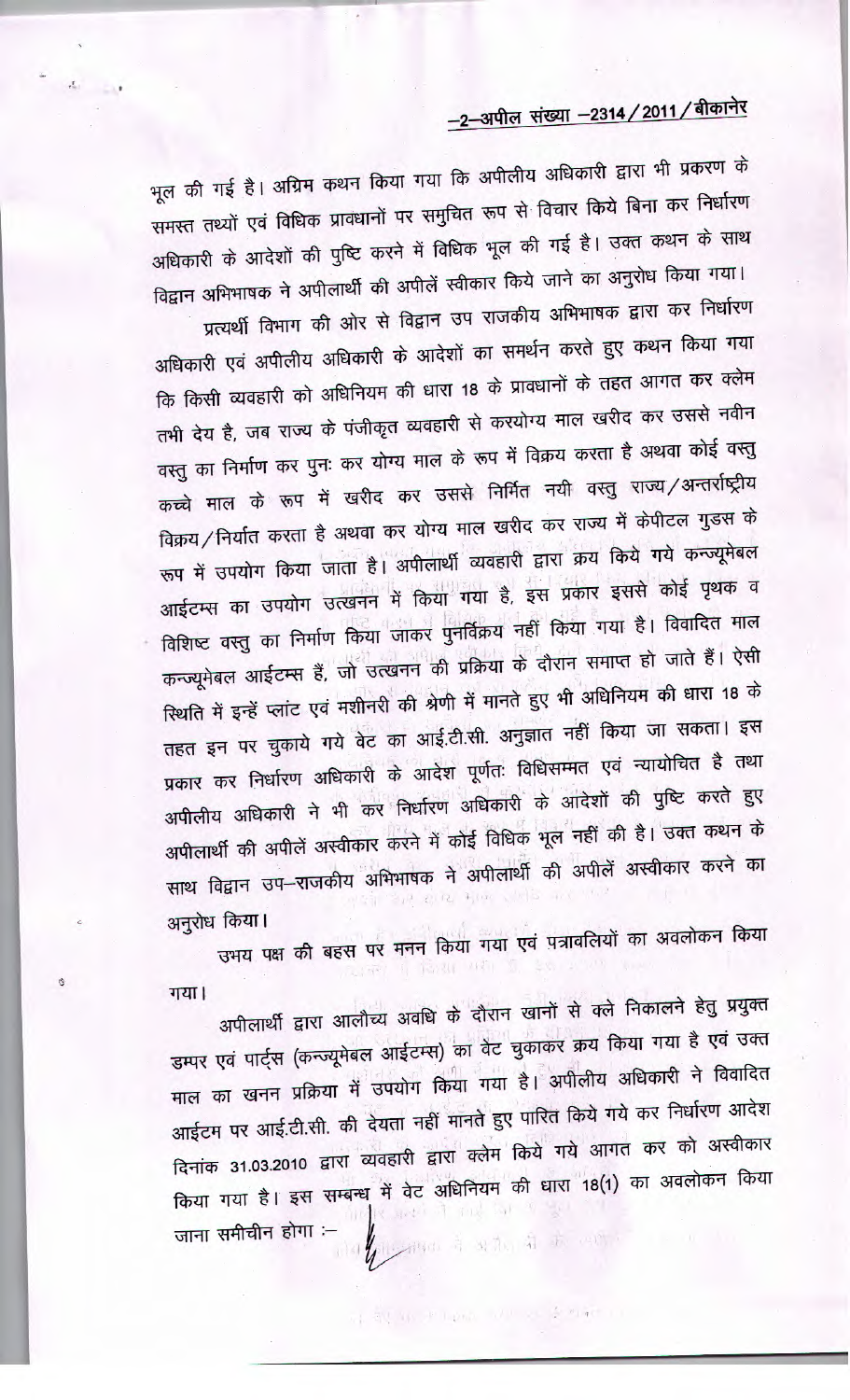#### **18. Input Tax Credit.** -

- (1) Input tax credit shall be allowed, to registered dealers, other than the dealers covered by sub—section (2) of section 3 or section 5, in respect of purchase of any taxable goods made within the State from a registered dealer to the extent and in such manner as may be prescribed, for the purpose of—
	- (a) sale within the State of Rajasthan; or
	- (b) sale in the course of inter—State trade and commerce; or
	- (c) sale in the course of export outside the territory of India; or
	- (d) being used as packing material of the goods, other than exempted goods, for sale; or
	- (e) being used as raw material, except those as may be notified by the State Government, in the manufacture of goods other than exempted goods, for sale within the State or in the course of inter—State trade or sup-section (2) of vehicle 3 or s commerce; or
	- (f) being used as packing material of goods or as raw material in manufacture of goods for sale in the course of export outside the territory of India; or
	- (g) being used in the State as capital goods; however, if the goods purchased are used partly for the purposes specified in this subsection and partly as otherwise, input tax credit shall be allowed proportionate to the extent they are used for the purposes specified in this sub-section. Schlag mass not of the spanne

अधिनियम की धारा 18(1) के उपरोक्त प्रावधानों के अनुसार व्यवहारी द्वारा कर जायानचन का तारा ग्लाहरू<br>चुकाकर कच्चे माल के रूप में क्रय किये गये माल का विनिर्माण की प्रक्रिया के दौरान चुकाकर कथ्य गौरा के रहना है।<br>नवीन वस्तु का निर्माण कर, कर योग्य माल के रूप में विक्रय किये जाने की स्थिति में नवान वरतु का नाना मन्द्र<br>ही चुकाये गये वेट का आई.टी.सी. अनुज्ञेय किया गया है। उक्त प्रावधानों से यह स्पष्ट हा युकांचे गंव बैठ को आई.<br>हे कि खनन प्रक्रिया में प्रयुक्त कन्ज्यूमेबल आईटम्स पर चुकाये गये वेट का आई.टी.सी. अनुज्ञेय नहीं होगा। इस सम्बन्ध में केपीटल गुड्स की परिभाषा अधिनियम की धारा<br>2(7) स्पष्ट है :–

2(7) - **"capital goods"** means plant and machinery including parts and accessories thereof, meant for use in manufacture unless otherwise notified by the State Government from time to time in the Official Gazette;

We all standard to the same

an a may virging the summer and

250 21 31 31 31 32 33 34 35